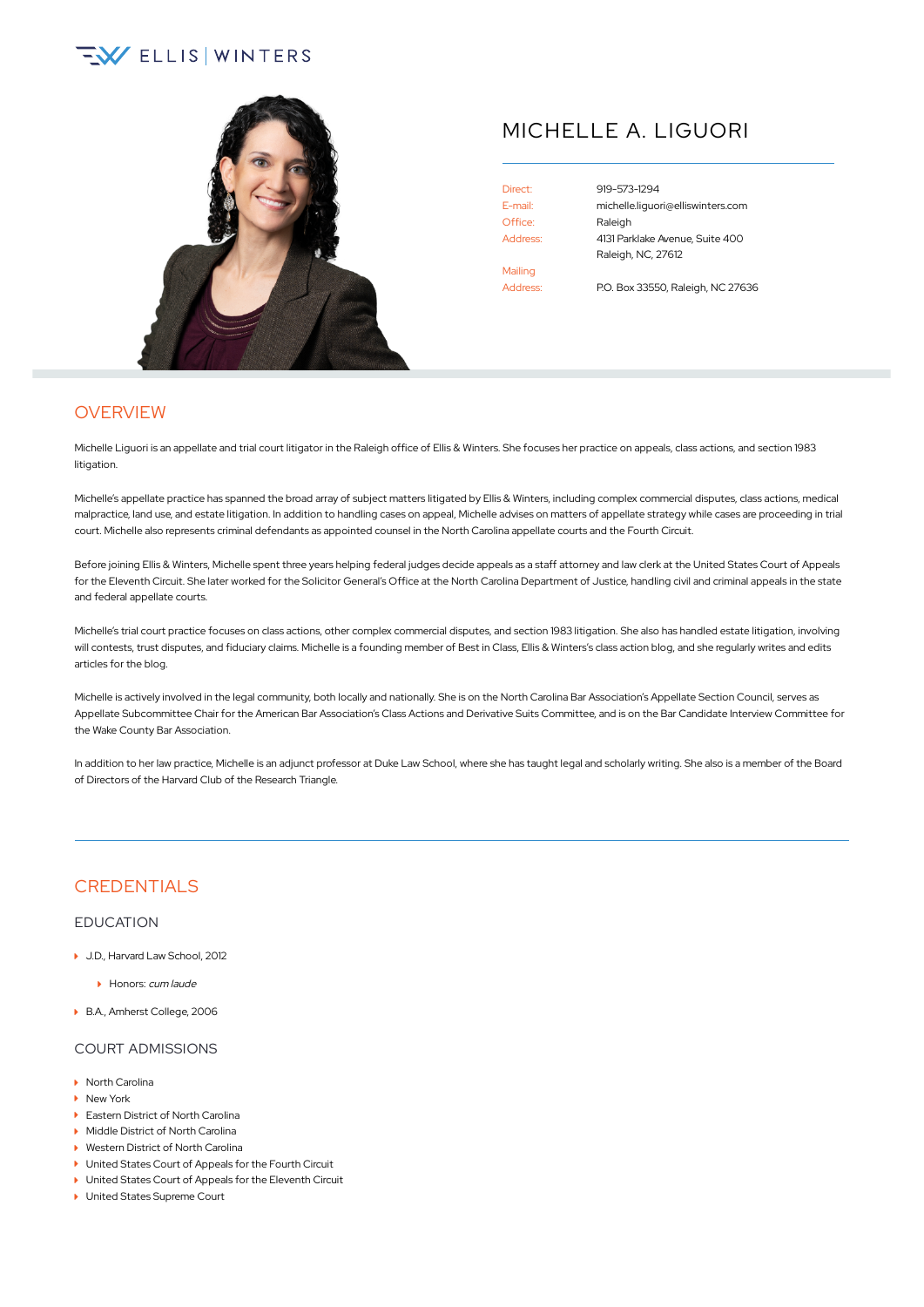#### PROFESSIONAL ASSOCIATIONS AND MEMBERSHIPS

- ▶ North Carolina Bar Association, Appellate Practice Sections, CLE Chair
- Wake County Bar Association, Bar Candidate Interview Committee
- American Bar Association, Litigation Section, Class Actions and Derivative Suits Committee
- Defense Research Institute, Appellate Advocacy Committee
- **Federal Bar Association**

## **EXPERIENCE**

#### APPEALS

- $\blacktriangleright$  Briefed and argued criminal appeal in North Carolina Court of Appeals involving motion to suppress and petition for certiorari review of civil judgment; obtained vacatur of civil judgment.
- Successfully briefed and argued criminal appeal in North Carolina Court of Appeals involving constitutional challenges to state stalking statute.
- $\blacktriangleright$  Briefed appeals before the North Carolina Court of Appeals and petitions before the North Carolina Supreme Court and U.S. Supreme Court on motion to compel arbitration in putative class action.
- $\blacktriangleright$  Briefed appeals before the North Carolina Court of Appeals and North Carolina Supreme Court involving issues of first impression in the application of statutes governing debt buyer collections activity.
- $\blacktriangleright$  Briefed appeals in the North Carolina Court of Appeals and North Carolina Supreme Court in appeals raising matters of first impression under the North Carolina Trust Code.
- $\blacktriangleright$  Briefed appeal and petition for discretionary review in North Carolina Supreme Court in appeal involving application of Rule 45(d1) of the North Carolina Rules of Civil Procedure.
- Wrote prevailing Fourth Circuit brief defending against section 1983 claims and constitutional challenges to a state occupational licensing statute.
- $\blacktriangleright$  Advised on appellate strategy in Fourth Circuit appeals involving North Carolina parole procedures for juvenile offenders and section 1983 action involving vacated convictions.

#### CLASS ACTIONS

- Represented landlord against putative class action involving recovery of litigation costs for eviction actions.
- **Represent debt buyer in putative class action involving statutory requirements for collections activity.**
- ▶ Represent assisted living facility in class action involving breach of contract claims.
- ▶ Represent employer in putative class and California Private Attorney General Act action.
- Advise universities on potential class-action ramifications of decision-making related to COVID-19.

#### OTHER CASES

- $\blacktriangleright$  Represent minority member of limited liability company in dispute with majority member. Obtained temporary restraining order, preliminary injunction, and defeated motion to dismiss.
- Successfully briefed and argued issue of first impression in North Carolina Business Court related to enforcement of LLC member's information rights.
- $\blacktriangleright$  Represented defendant against allegations of theft of trade secrets, fraud, and related claims. Successfully briefed and argued opposition to third-party defendants' motions to dismiss and for judgment on the pleadings.
- Successfully petitioned for release of third party's property being held for criminal trial, under North Carolina General Statute section 15-11.1(a).

## PRESENTATIONS/PUBLICATIONS

- **Effective and Equitable Drug [Prosecutions:](https://hcresearchtriangle.clubs.harvard.edu/article.html?aid=578) Comparative Perspectives**, Moderator, Harvard Club of the Research Triangle, 2021
- > [Cross-Appeals:](http://www.elliswinters.com/wp-content/uploads/2021/06/Cross-Appeals-CLE-Written-Materials.pdf) What, Why, When, and How in North Carolina's Federal and State Appellate Courts, NCBA Appellate Practice Section CLE, 2021
- **[Class-Action](https://www.elliswinters.com/wp-content/uploads/2019/10/Johnson-v.-NPAS-Solutions-Comment.pdf) Incentive Awards Under Siege?**, The Voice, DRI, 2021
- **Class [Actions](https://www.lexology.com/library/detail.aspx?g=a81a2617-2198-41f1-b207-666ef26d8df0) 101, and Some Tips for China**, Lexology, 2020
- **A New [Emergency](https://digitalcommons.wcl.american.edu/hrbrief/vol19/iss3/2/) Law Model for Egypt**, American University Washington College of Law, Human Rights Brief, 2012

### AWARDS/RECOGNITION

- Best Lawyers in America, "Ones to Watch," Appellate Practice, 2021-2022
- ▶ North Carolina Super Lawyers Magazine, Appellate, Rising Stars, 2022
- Business North Carolina, Legal Elite, Appellate, 2022